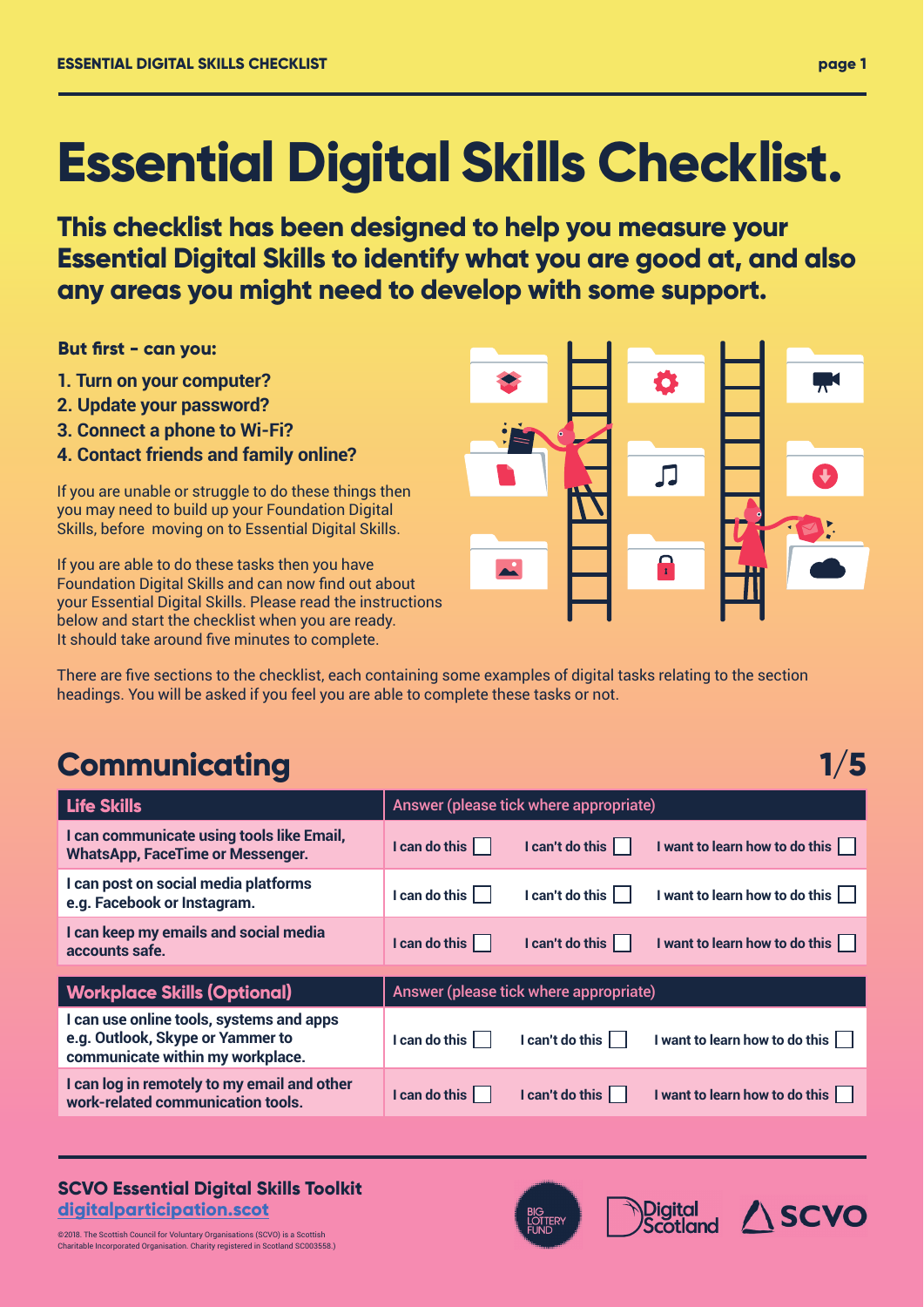#### **page 2**

Digital **ASCVO** 

BIG<br>LOTTERY<br>FUND

| <b>Handling information &amp; content</b><br>2/5                                                          |                                        |                                        |                                    |  |  |
|-----------------------------------------------------------------------------------------------------------|----------------------------------------|----------------------------------------|------------------------------------|--|--|
| <b>Life Skills</b>                                                                                        |                                        | Answer (please tick where appropriate) |                                    |  |  |
| I can save information find it again from a<br>different computer, tablet or phone.                       | I can do this                          | I can't do this $ $                    | I want to learn how to do this     |  |  |
| I can use the internet to access entertainment<br>legally e.g. Spotify, Netflix or BBC iPlayer.           | $l$ can do this $  \cdot  $            | I can't do this                        | I want to learn how to do this     |  |  |
| I can check if online information is true<br>or false.                                                    | I can do this                          | $I can't do this \vert \vert$          | I want to learn how to do this     |  |  |
| <b>Workplace Skills (Optional)</b>                                                                        | Answer (please tick where appropriate) |                                        |                                    |  |  |
| I can follow my organisation's IT policy when<br>sharing, storing and handling information.               | I can do this $\vert$                  | $l$ can't do this $  \cdot  $          | I want to learn how to do this     |  |  |
| I can organise, store and share work-related<br>information on different computers, tablets<br>or phones. | I can do this                          | I can't do this                        | I want to learn how to do this     |  |  |
| Transacting                                                                                               |                                        |                                        | 3/5                                |  |  |
| <b>Life Skills</b>                                                                                        |                                        | Answer (please tick where appropriate) |                                    |  |  |
| I can buy things online and know how to check<br>if a website is safe.                                    | I can do this                          | I can't do this                        | I want to learn how to do this     |  |  |
| I can use the internet for online services e.g<br>Universal Credit or uploading passport forms.           | I can do this                          | I can't do this                        | I want to learn how to do this $ $ |  |  |
| I can use online banking websites and apps.                                                               | I can do this                          | I can't do this                        | I want to learn how to do this     |  |  |
| <b>Workplace Skills (Optional)</b>                                                                        |                                        | Answer (please tick where appropriate) |                                    |  |  |
| I can view my payslips, submit holiday and<br>sickness e-forms and make online expense<br>claims.         | $l$ can do this $  \cdot  $            | $l$ can't do this $  \cdot  $          | I want to learn how to do this     |  |  |
| I am able to book transport and<br>accommodation online.                                                  | I can do this                          | I can't do this                        | I want to learn how to do this     |  |  |
| <b>Problem solving</b>                                                                                    |                                        |                                        | 4/5                                |  |  |
| <b>Life Skills</b>                                                                                        |                                        | Answer (please tick where appropriate) |                                    |  |  |
| I can use online chat to ask for help with a<br>website or app.                                           | I can do this                          | I can't do this                        | I want to learn how to do this     |  |  |
| I can use the internet to find out how to do<br>something online.                                         | I can do this                          | I can't do this                        | I want to learn how to do this     |  |  |
| <b>Workplace Skills (Optional)</b>                                                                        |                                        | Answer (please tick where appropriate) |                                    |  |  |
| I can use the internet to find solutions to<br>work-related problems.                                     | I can do this $ $                      | $l$ can't do this $  \cdot  $          | I want to learn how to do this     |  |  |
| I can present and analyse information.                                                                    | I can do this                          | $l$ can't do this $\vert$              | I want to learn how to do this     |  |  |
|                                                                                                           |                                        |                                        |                                    |  |  |

#### **SCVO Essential Digital Skills Toolkit digitalparticipation.scot**

©2018. The Scottish Council for Voluntary Organisations (SCVO) is a Scottish Charitable Incorporated Organisation. Charity registered in Scotland SC003558.)